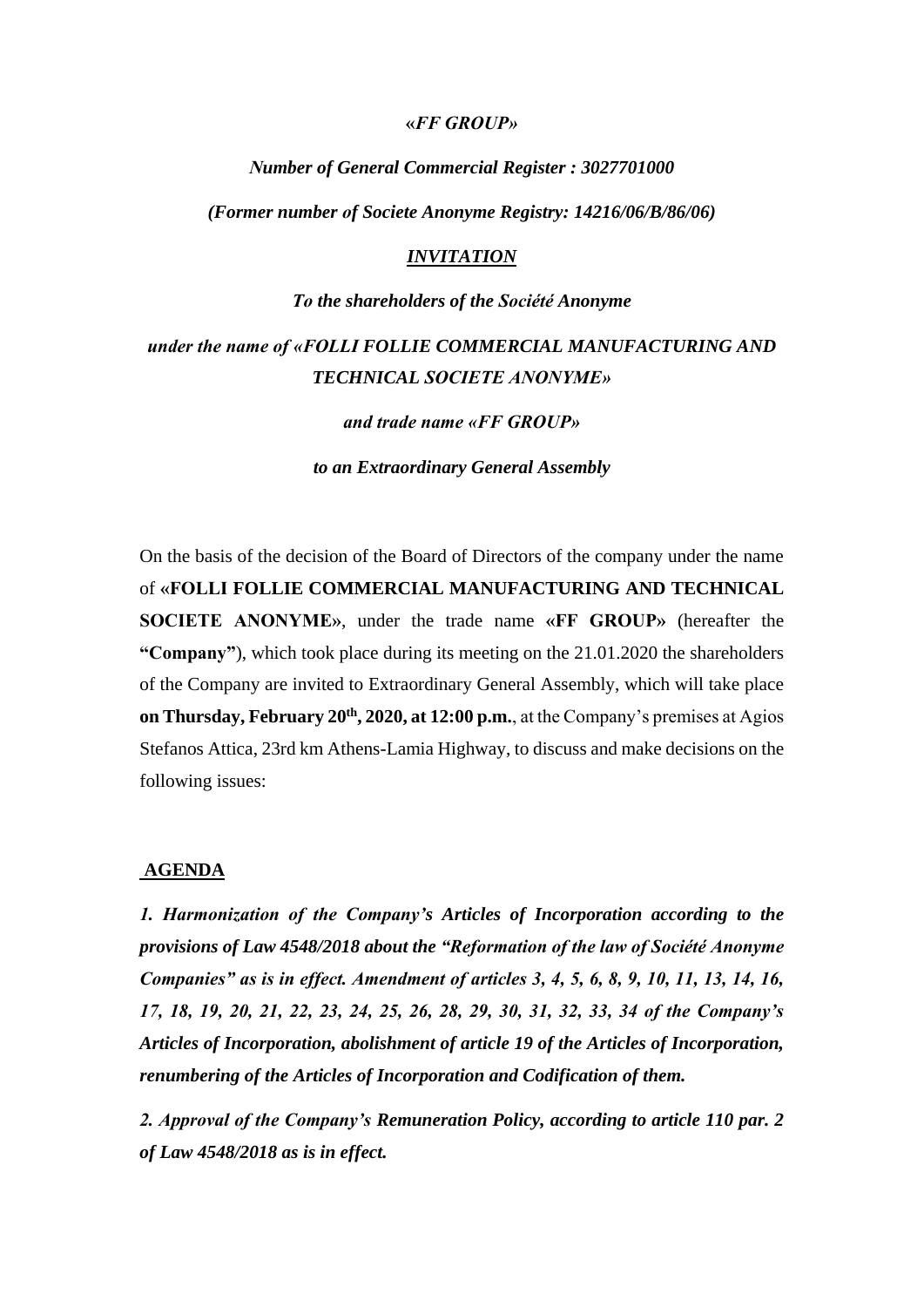*3. Announcement from the Board of Directors about the election of two (2) new members of the Board of Directors, according to the provision of article 82 of L. 4548/2018.*

*4. Election of the members of Audit Committee, according to the provision of article 44 of L. 4449/2017 as is in effect.*

*5. Briefing on the subject of the Shares of Dufry A.G. (Release of Dufry Shares). Grant of authorization to the Board of Directors.*

*6. Various subjects.*

In case of non-achievement οf the required, according to the law and the Articles of Incorporation of the Company, quorum for taking decisions on the aforementioned matters of the initial agenda on 20.02.2020, the shareholders are invited to the **A' Reiterative Extraordinary General Assembly, on 04.03.2020, Wednesday at 12.00 p.m. at the Company's principal office, in Agios Stefanos Attikis,** 23rd km of the National Road Athens-Lamia, without the publication of new invitation. The subjects of the agenda of the probable A' Reiterative Assembly will be the above mentioned.

According to articles 124, 128 and 141 οf Law 4548/2018 about the "Reformation of the law of Société Anonyme Companies" as it was amended and is in effect, the Company informs the shareholders of the following:

## **A. RIGHT TO PARTICIPATE IN THE GENERAL ASSEMBLY**

Any person appearing as shareholder in the records of the Dematerialized Securities System administered by "Hellenic Central Securities Depository S.A." (the "**HCSD**"), which is the Central Securities Depository providing registry services in the sense of para. 6 of article 124 of L. 4548/2018, is entitled to participate at the General Meeting. The status of shareholder may be evidenced by any lawful means and, in any case, based on the update received by the Company from HCSD, or by presentation from the Shareholders of written certification issued by HCSD. Shareholding status must be effective at the beginning of the fifth  $(5<sup>th</sup>)$  day prior to the date of the General Assembly, i.e. on 15.02.2020 ("**Record Date**").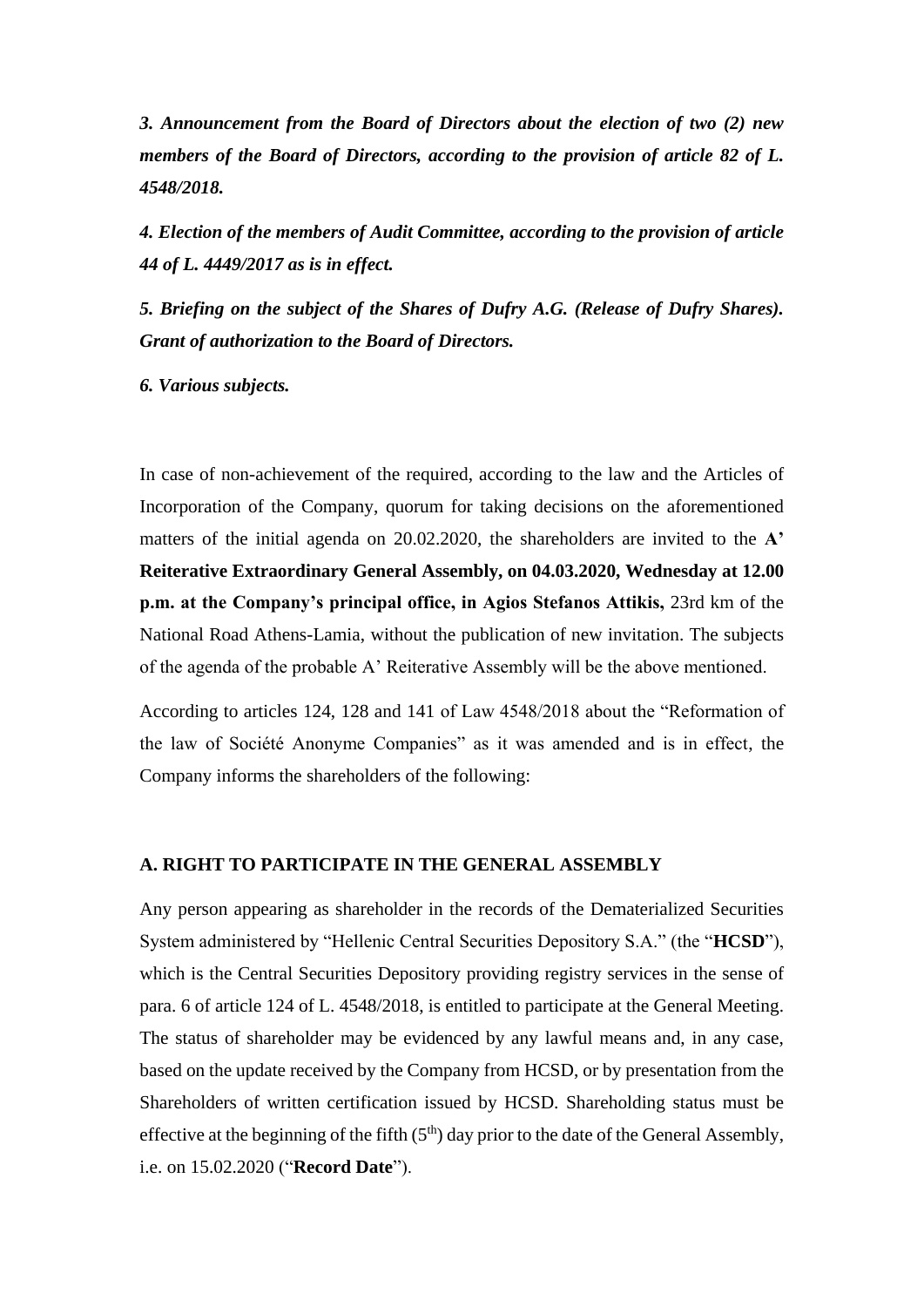The Record Date applies in the case of an adjourned or repetitive general meeting, provided that the adjourned or reiterated general meeting does not take place later than thirty (30) days from the Record Date

Only persons with shareholding status on the respective Record Date are deemed visà-vis the Company to be entitled to participate and vote at the General Assembly. Shareholders who fail to comply with the deadline of par. 4 of article 128 of L. 4548/2018, i.e. who do not submit in writing the appointment of proxies or representatives to the Company at least forty eight (48) hours before the scheduled date of the General Assembly, participate at the General Assembly unless the General Assembly refuses this participation for good reason which justifies this refusal.

The exercise of these rights does not require blocking of the beneficiary's shares or compliance with any other procedure restricting the ability to sell and transfer the same during the period between the Record Date and the date of the General Assembly.

Each common share gives the right of one vote.

#### **B. PROCESS FOR EXERCISING VOTING RIGHTS BY PROXY**

A shareholder may participate in the General Assembly and vote either in person or by proxy. Each shareholder may appoint up to three (3) proxies. However, if a shareholder holds shares in the Company, which are held in more than one investor securities accounts, such restriction does not prevent the shareholder from appointing different proxies for the shares in each investor account in relation with the General Assembly. A proxy acting on behalf of more than one shareholder may vote differently for each shareholder (art. 128 par. 2 of Law 4548/2018).

There is no possibility of Shareholders participating in the General Assembly and exercising their right to vote by electronic means, without their physical presence in the place which the General Assembly takes place, nor by mail, nor the possibility of appointing and revoking a proxy by electronic means, as the Company's Articles of Incorporation do not include a provision of such a process.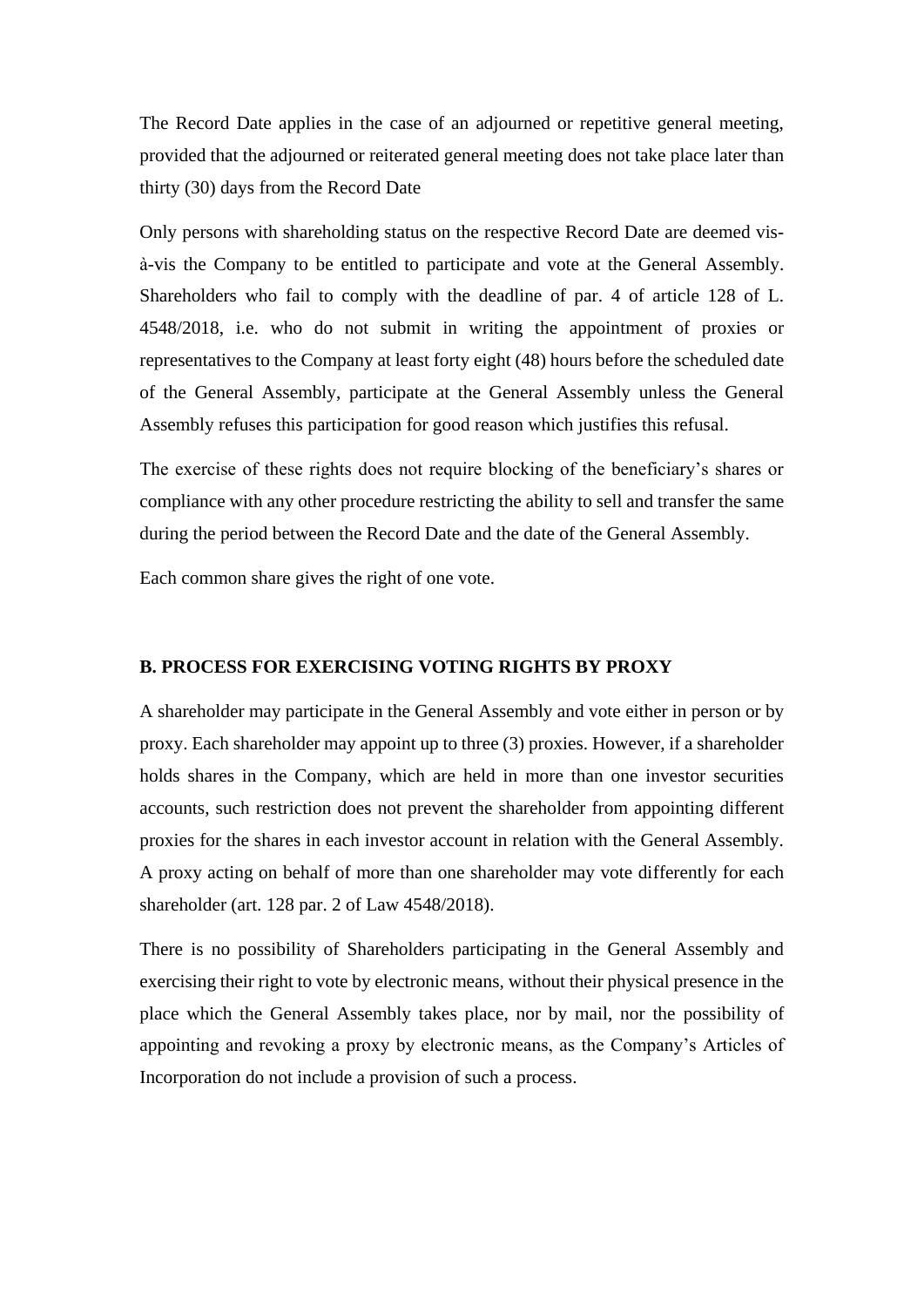A shareholder proxy must notify to the Company, before the start of the General Assembly, any specific event which may be useful to shareholders, in order to assess the risk of the proxy serving interests other than those of the shareholder. In the sense of this paragraph, a conflict of interest may particularly arise when a proxy is:

a) a shareholder exercising control of the Company, or other legal person or entity controlled by that shareholder;

b) a member of the board of directors or generally of the management of the Company or shareholder exercising control of the Company, or other legal person or entity controlled by that shareholder, which exercises control of the Company;

c) an employee or a certified auditor of the Company or a shareholder exercising control of the Company, or other legal person or entity controlled by that shareholder, which exercises control of the Company;

d) a spouse or a first-degree relative with one of the individuals referred to under (a) through (c) above.

The appointment and revocation of a shareholder proxy and the revocation or replacement of a representative or a proxy are made in writing and not by electronic means, as the Company's Articles of Incorporation do not include such a provision and are filed with the Company at least forty-eight (48) hours prior to the scheduled date of the General Assembly.

The form that may be used for the appointment of a proxy is available at the Company's website [\(www.ffgroup.com](http://www.ffgroup.com/) ). Such form must be filed, filled-in and signed by the shareholder, with the Company's Investor Relations Department at: Agios Stefanos, 23rd km of the Athens-Lamia National Road, or sent by facsimile: +30 210-6241100, at least **forty-eight hours (48)** prior to the date of the General Assembly, i.e, on 18.02.2020 at 11:59 a.m.. Beneficiaries are responsible for confirming the successful dispatch of the proxy form and the receipt thereof by the Company, by calling the following number: +30 210 6241141 (Mrs. Mantalena Kasidiaropoulou).

### **C. MINORITY SHAREHOLDER RIGHTS**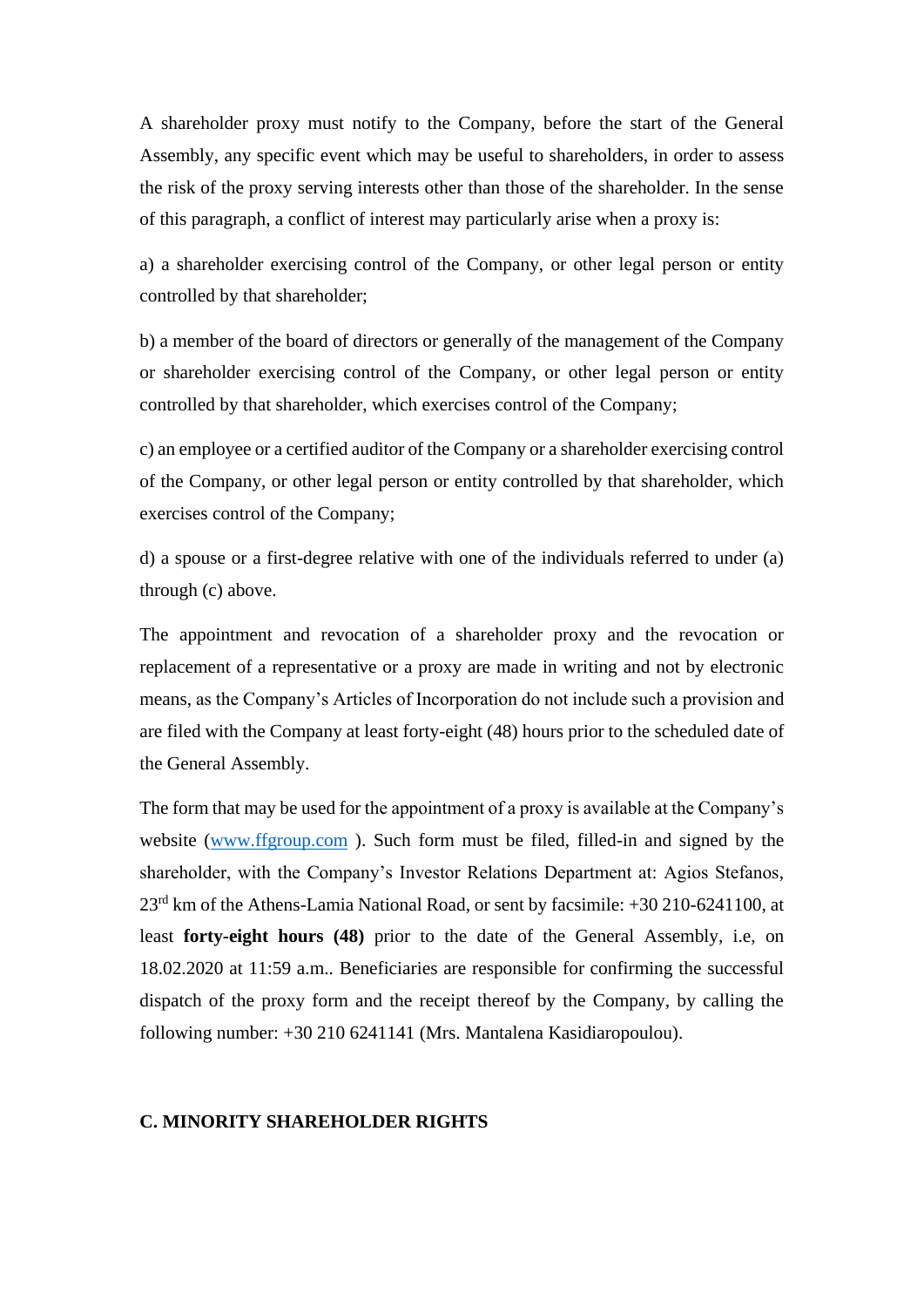Pursuant to Article 121 paragraph 4 of Law 4548/2018, we notify the Shareholders of the rights, to which (among others) they are entitled and which are provided by article 141 paragraphs 2, 3, 6 and 7 of L. 4548/2018:

**Paragraph 2 of article 141 of L. 4548/2018**: At the request of shareholders representing one twentieth (1/20) of the paid-up share capital, the company's board of directors is obliged to include additional items in the General Assembly's agenda, if the relevant request is received by the board of directors at least fifteen (15) days prior to the General Assembly, i.e. by  $5<sup>th</sup>$  February 2020. The request for including additional items in the agenda is accompanied by a justification or a draft decision to be approved by the General Assembly, and the revised agenda is published in the same manner as the previous agenda thirteen (13) days prior to the date of the General Assembly and is also made available to the shareholders at the Company's website, along with the justification or draft decision submitted by the shareholders in accordance with article 123 paragraph 4 of law 4548/2018, as amended and in force. If these items are not published, the requesting shareholders are entitled to request the adjournment of the General Assembly, pursuant to article 141 para. 5 of law 4548/2018, as amended and in force, and to proceed with the publication themselves, as provided in the second sentence of this paragraph, at the expense of the Company.

**Paragraph 3 of article 141 of L. 4548/2018:** Shareholders representing one twentieth (1/20) of the paid-up share capital, are entitled to submit draft decisions on items included either on the original or any revised agenda of the General Assembly. The relevant request should be received by the Board of Directors at least seven (7) days prior to the date of General Meeting, i.e. by  $13<sup>th</sup>$  February 2020, and the draft decisions become available to the shareholders in accordance with article 123 paragraph 3 of Law 4548/2018, as amended and in force**,** at least six (6) days prior to the date of General Assembly, i.e. by  $14<sup>th</sup>$  February 2020.

**Paragraph 6 of article 141 of L. 4548/2018:** At the request of any shareholder, submitted to the Company at least five (5) full days prior to the General Assembly, i.e. by 14th February 2020, the Board of Directors shall provide the General Assembly with information relating to the Company's corporate affairs, to the extent such information is relevant to the items of the agenda. There is no obligation to provide information,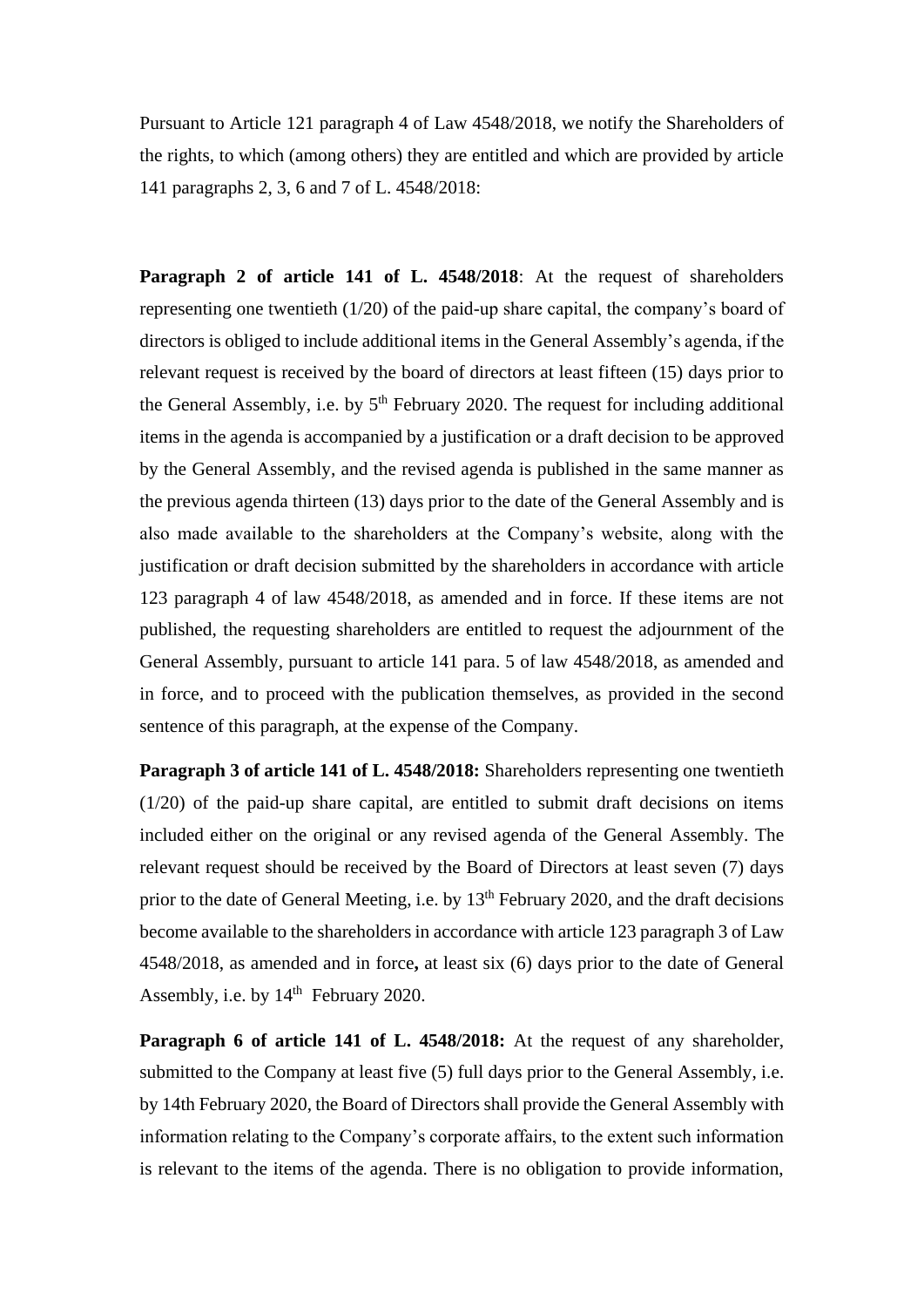when the relevant information is already available on the Company's website, in particular in the form of questions and answers. Additionally at the request of shareholders representing one twentieth (1/20) of the paid-up share capital, the Board of Directors is obliged to announce to the General Assembly, if it is the ordinary annual one, the amounts that were paid to each member of the Board of Directors or to the managers of the Company during the last two years, as well as any benefit to such persons for whichever cause or any contract of the Company with them. In all the above cases, the Board of Directors may refuse to provide the information for sufficient due reason, to be recorded in the minutes. Such a reason may be, as applicable, the representation of the requesting shareholders in the Board of Directors, in accordance with Articles 79 or 80 of law 4548/2018, as amended and in force. In the cases of the present paragraph, the Board of Directors may answer once to shareholder requests having the same content.

**Paragraph 7 of article 141 of l. 4548/2018:** At the request of shareholders representing one tenth (1/10) of the paid-up share capital, which is submitted to the Company at least five (5) full days prior to the General Assembly, i.e. by 14<sup>th</sup> February 2020, the Board of Directors must provide the General Assembly with information relating to the corporate affairs and the financial position of the Company. The Board of Directors may decline to provide the information for sufficient due reason, to be recorded in the Minutes. Such reason may be, as the case may be, the representation of the requesting shareholders in the Board of Directors, in accordance with Articles 79 or 80 of L. 4548/2018, provided that the respective members of the Board of Directors have received the relevant information in a sufficient manner.

Respective dates for the exercising of the minority shareholder rights apply to any Repetitive General Assembly.

In all the cases above, requesting shareholders are obliged to prove their shareholder status and, with the exception of the case of the first sentence of paragraph 6 of article 141 l. 4548/2018, the number of shares they possess during the exercise of the relevant right. The status of shareholder may be evidenced by any lawful means and, in any case,